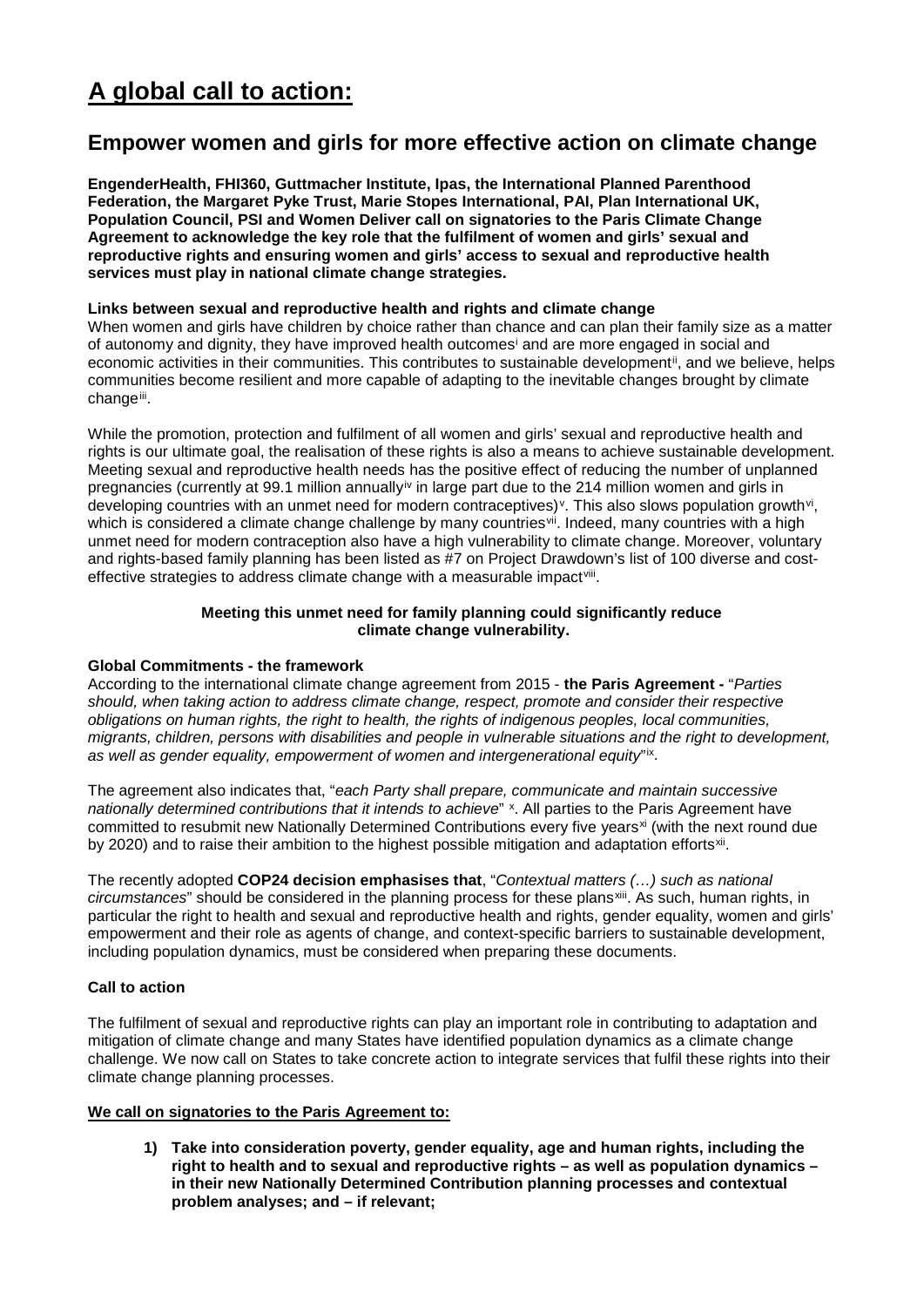- **2) Integrate sexual and reproductive health services and the realisation of girls' and women's human rights in their new Nationally Determined Contributions as a strategy to deliver on their commitments to the Paris Agreement**
- **3) Integrate sexual and reproductive health services and the realisation of girls' and women's human rights in all other climate change and sustainable development plans**

*We the signatories fully acknowledge the injustice of anthropogenic climate change largely being a result of overconsumption and production in some countries, whereas the effects of climate change are felt hardest in others. Further, in the areas hardest hit by the impacts of climate change, it is the already marginalised groups, including women and girls and those living in poverty, which suffer the greatest consequences. What we can offer, is a strategy to limit the negative impacts on the people who are already affected the most from the effects of climate change.*



<span id="page-1-0"></span> $\frac{1}{2}$  Family planning is listed in the IPCC  $5$ <sup>th</sup> report as a means to reduce climate change vulnerability through its positive effect on health outcomes, and has the co-benefit of reducing emissions. Source: Smith, K.R., A.Woodward, D. Campbell-Lendrum, D.D. Chadee, Y. Honda, Q. Liu, J.M. Olwoch, B. Revich, and R. Sauerborn, 2014: Human health: impacts, adaptation, and co-benefits. In: Climate Change 2014: Impacts, Adaptation, and Vulnerability. Part A: Global and Sectoral Aspects. Contribution of Working Group II to the Fifth Assessment Report of the Intergovernmental Panel on Climate Change. Cambridge University Press, Cambridge, United Kingdom and New York, NY, USA, pp. 709-754.

 $\overline{a}$ 

<span id="page-1-1"></span>ii Cleland et al. (2006) 'Family Planning: the Unfinished Agenda', *[The Lancet](https://protect-us.mimecast.com/s/d0flCERZQBHv5gEUNv9lE?domain=researchgate.net)*, 368(9549), pp. 1810-27. doi: [https://doi.org/10.1016/S0140-6736\(06\)69480-4](https://doi.org/10.1016/S0140-6736(06)69480-4)

<span id="page-1-2"></span>iii Population Reference Bureau, Building Resilience Through Family Planning: A Transformative Approach for Women, Families and Communities, August 2015:<https://www.prb.org/sahel-resilience/>

<span id="page-1-3"></span>iv Bearak et al. (2018) 'Global, regional, and subregional trends in unintended pregnancy and its outcomes from 1990 to 2014: estimates from a Bayesian hierarchical model', *The Lancet Global Health*, 6(4), pp.380-389. doi: [https://doi.org/10.1016/S2214-109X\(18\)30029-9](https://doi.org/10.1016/S2214-109X(18)30029-9)